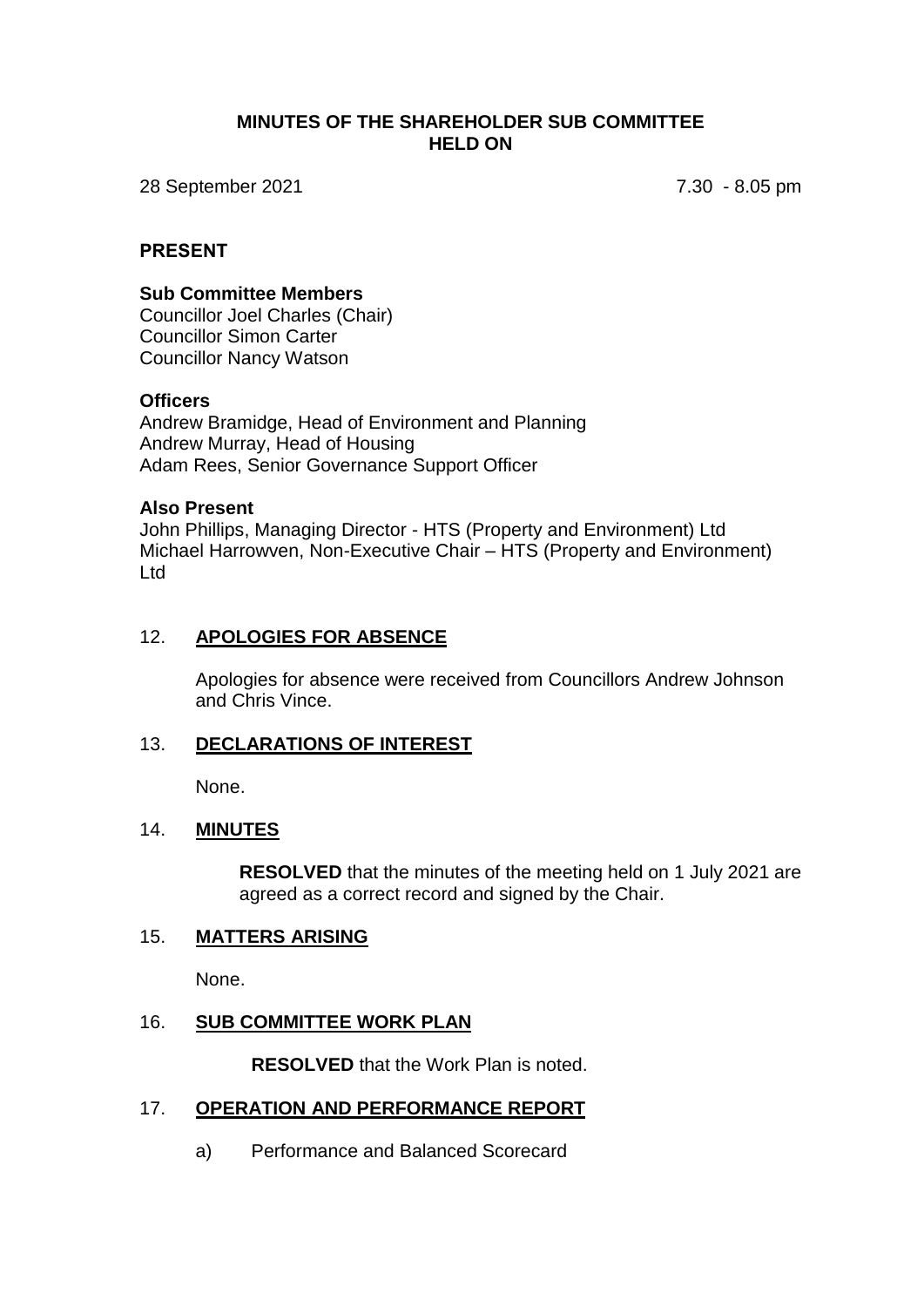The Sub Committee received a report on the operational and financial performance from HTS for the period from April to June 2021.

# **RESOLVED** that:

- **A** The Sub Committee noted HTS (Property & Environment) Ltd (HTS) performance and finance summary covering operational activity across all work streams for the period April to June 2021 as follows:
	- i) Operational The report illustrates HTS performance against KPIs targets set including a summary of customer service update highlighting the impact of Covid-19 crisis.
	- ii) Financial Financial analysis provides a review of HTS position against forecast as outlined in the Shareholder Statement shown in Appendix A.
- b) Emerging from Covid-19

The Sub Committee received a report on emerging from lockdown.

**RESOLVED** that the Sub Committee:

- **A** Noted the report, and the progress HTS (Property and Environment) Ltd (HTS) have made during the lockdown. Report progress and challenges outstanding emerging from lockdown.
- **B** Approved delegations for the portfolio holders for Housing and Environment to monitor and manage delivery of the recovery plan, and to raise any matters arising. Progress will be reported to the Shareholder Sub Committee.

# 18. **REFERRALS FROM CABINET**

None.

# 19. **REFERENCES FROM THE HTS BOARD**

a) HTS Group 5 Year Business Plan

The Sub Committee received a report on a scoping document for a revised HTS Group Ltd Business Plan.

**RESOLVED** that the Sub Committee approved the scoping document as set out in Appendix 1 to the report and noted